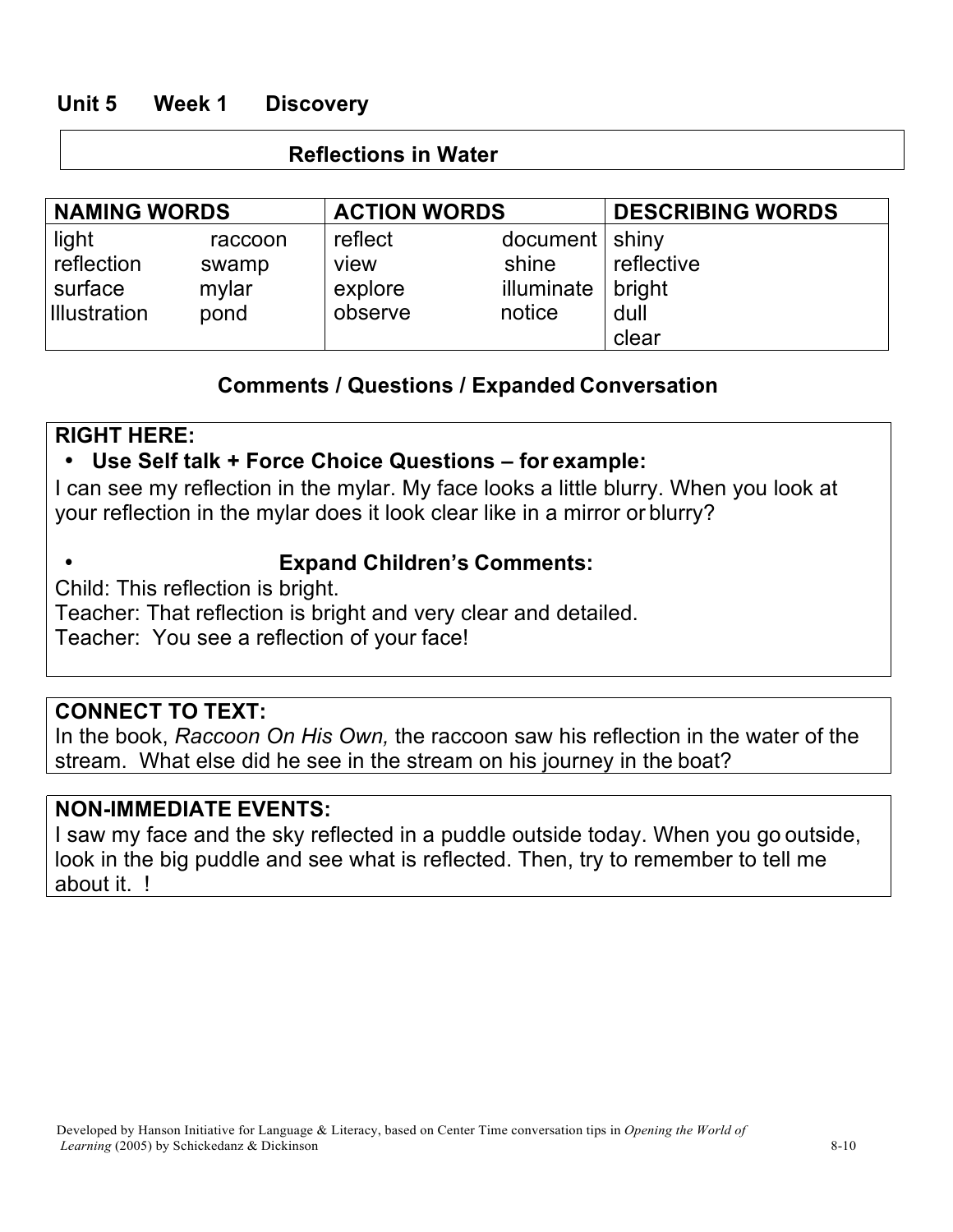# **Unit 5 Week 1 Art Studio**

### **Sorting Reflective/ Non-Reflective Materials**

| <b>NAMING WORDS</b> | <b>ACTION WORDS</b> | <b>DESCRIBING WORDS</b> |                |
|---------------------|---------------------|-------------------------|----------------|
| mirror              | sort                | shiny                   | dull           |
| surface             | classify            | crumpled                | flat           |
| characteristic      | describe            | aluminum                | reflective     |
| category            | decide              | dull                    | non-reflective |
|                     | organize            |                         |                |

### **Comments / Questions / Expanded Conversation**

### **RIGHT HERE:**

### • **Use Self talk + Open ended Questions – for example:**

I put these materials together in the reflective category. What kinds of materials have you gathered?.

#### • **Expand Children's Comments:**

Child: Mine is shiny.

Teacher: Yes. The foil on my paper is shiny and reflective.

#### **CONNECT TO TEXT:**

The little girl in the book, *Play With Me,* looked in the pond and saw reflections. What animals did she see reflected there?

#### **NON-IMMEDIATE EVENTS:**

I am looking forward to using all of these materials to make a collage. I wonder what sort of design I should create. I will spend some time over the next few days thinking about what kind of collage I might like to make.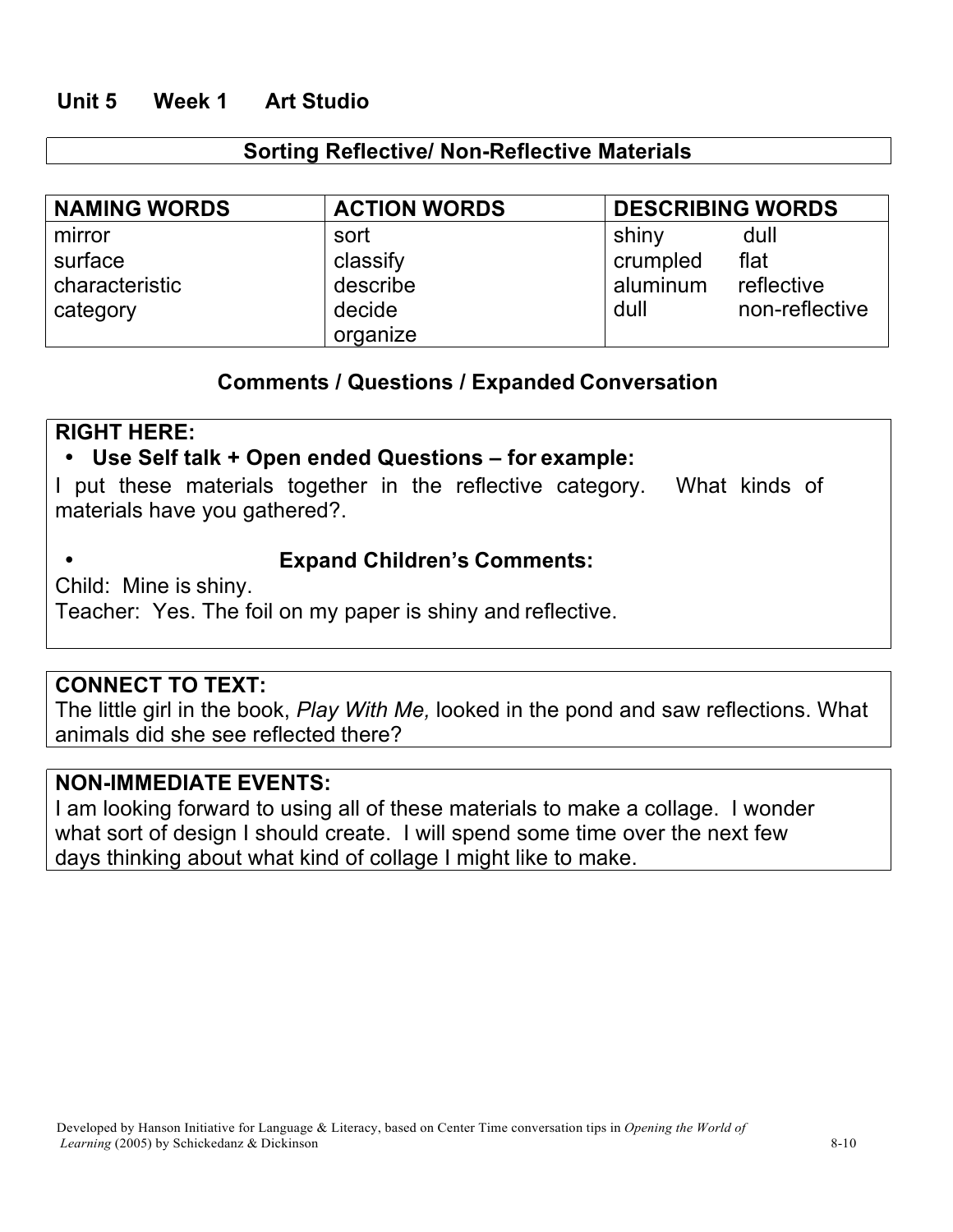# **Unit 5 Week 1 Art Area/Easel**

#### **Painting a Woodland**

| <b>NAMING WORDS</b>                                                                   |                                                                        | <b>ACTION WORDS</b>       |                              | <b>DESCRIBING WORDS</b>          |                              |
|---------------------------------------------------------------------------------------|------------------------------------------------------------------------|---------------------------|------------------------------|----------------------------------|------------------------------|
| meadow<br>pond<br>stream<br>reflection<br>blue jay<br>alligator<br>snake<br>amphibian | fawn<br>frog<br>box turtle<br>chipmunk<br>turtle<br>raccoon<br>reptile | paint<br>design<br>choose | create<br>include<br>combine | color names<br>light<br>creative | colorful<br>bright<br>unique |

## **Comments / Questions / Expanded Conversation**

## **RIGHT HERE:**

## • **Use Parallel talk + Open ended Questions – for example:**

You included animals from the books in your design. I see a blue jay in the sky and here is the box turtle…what other animals did you include in your painting?

### • **Use Self talk – for example:**

I like the light blue color of this paint that I made by mixing some white paint with the blue paint. I think I'll call it 'pond blue!' And I made a light green alligator the same way, by combining green and white paint.

## • **Expand Children's Comments**

Child: I made a painting!

Teacher: You painted with several colors. No one else has painted a purple raccoon. That makes your colorful painting unique.

## **CONNECT TO TEXT:**

In the book, *Raccoon on His Own,* there was a big reptile, an alligator. I see it in your painting. There were three reptiles in *Play With Me*: the frog, the turtle, and the snake. If you were looking for a frog, a turtle or a snake, where would you look?

### **NON-IMMEDIATE EVENTS:**

If you could have some animals as friends like the girl in the book, *Play With Me*, what animals would you choose?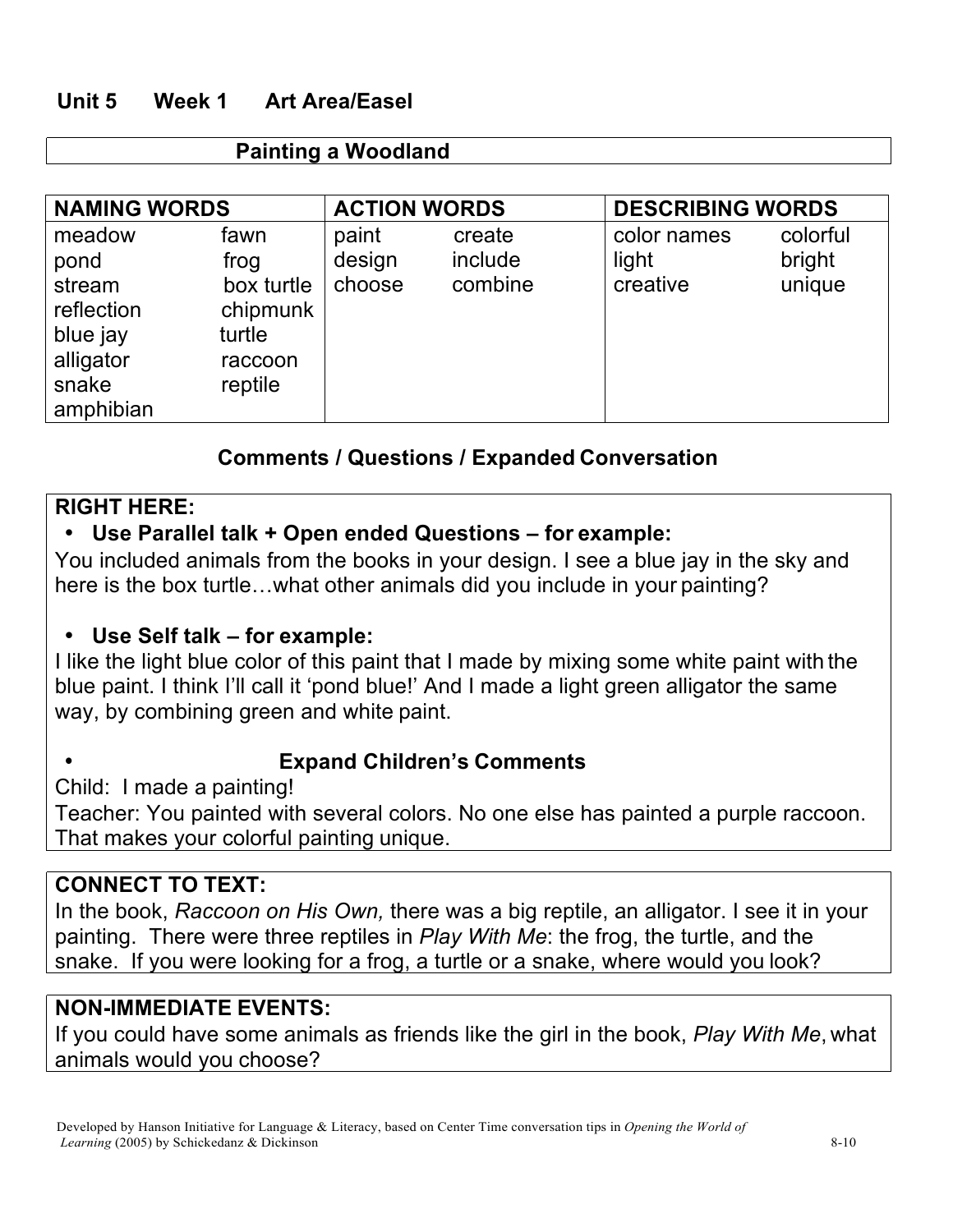# **Unit 5 Week 1 Puzzles and Manipulatives**

| <b>NAMING WORDS</b>                                                           |                                                                 | <b>ACTION WORDS</b>              |                                        | <b>DESCRIBING WORDS</b>                  |
|-------------------------------------------------------------------------------|-----------------------------------------------------------------|----------------------------------|----------------------------------------|------------------------------------------|
| jigsaw puzzle<br>piece<br>animals<br>frogs<br>chipmunks<br>raccoons<br>forest | deer<br>rabbits<br>meadows<br>ponds<br>rivers<br>wood<br>stream | fit<br>attach<br>match<br>emerge | find<br>connect<br>complete<br>predict | color names<br>shape words<br>size words |

### **Woodland Animal Puzzles**

# **Comments / Questions / Expanded Conversation**

## **RIGHT HERE:**

## • **Use Parallel talk + Prediction – for example:**

You found the piece that fits and attached it. I see the picture starting to emerge. What animal do you predict this will be?

## • **Use Parallel Talk with a Focus on Morphology – (plurals):**

I see puzzle**s** with rabbit**s**, and chipmunk**s**, and frog**s**, and (point to other animals and encourage the child to say the names…frogs, snakes, raccoons etc.)

**CONNECT TO TEXT** (Categorization and language comprehension)**:** Both of the stories that we read this week told about animals that live in forests, streams and ponds. Let's point to the animals that you see in your puzzle that live in the forest. Which ones live in the forest? (If the child is only pointing, name the animals for the child.)

# **NON-IMMEDIATE EVENTS:**

I have a puzzle table at my house. We always have a puzzle on the table to work on. What do you do for fun when you are not at school?

Developed by Hanson Initiative for Language & Literacy, based on Center Time conversation tips in *Opening the World of Learning* (2005) by Schickedanz & Dickinson 8-10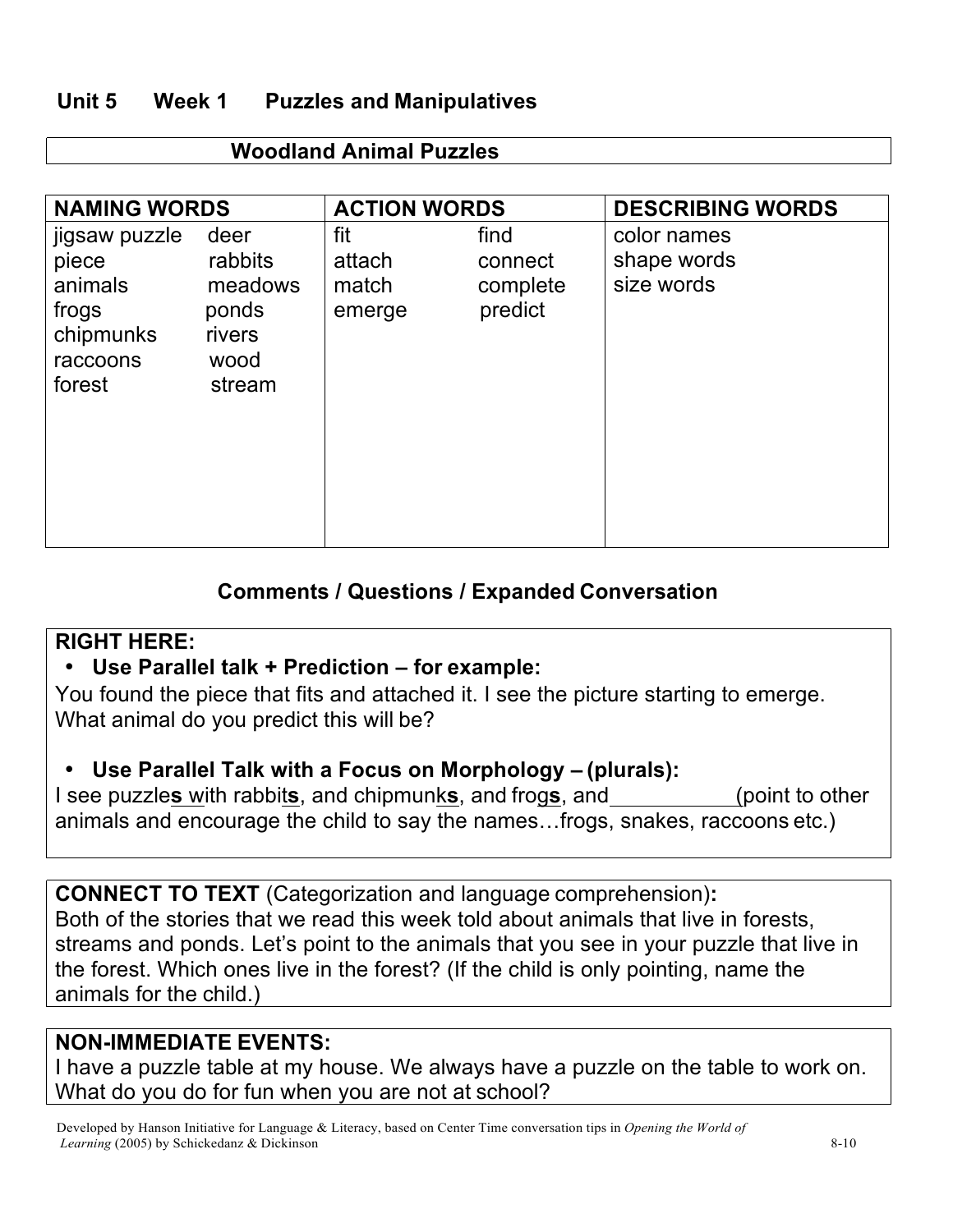# **Unit 5 Week 1 Blocks**

# **Mylar and Block Structures**

| <b>NAMING WORDS</b>                                                                      | <b>ACTION WORDS</b>                                                                                                                                                         | <b>DESCRIBING WORDS</b>                                                                                                                                                                                                                                                                      |
|------------------------------------------------------------------------------------------|-----------------------------------------------------------------------------------------------------------------------------------------------------------------------------|----------------------------------------------------------------------------------------------------------------------------------------------------------------------------------------------------------------------------------------------------------------------------------------------|
| reflection<br>light<br>surface<br>swamp<br>illustration<br>raccoon<br>structure<br>mylar | (present progressive and irregular<br>past tense)<br>building / built<br>making / made<br>falling / fell<br>breaking / broken<br>growing / grew<br>create<br>plan<br>sketch | (comparatives and superlatives)<br>big / bigger / biggest<br>tall / taller / tallest<br>high / higher / highest<br>long / longer / longest<br>strong / stronger / strongest<br>wide / wider / widest<br>thin / thinner / thinnest<br>thick / thicker / thickest<br>flat / flatter / flattest |

# **Comments / Questions / Expanded Conversation**

# **RIGHT HERE:**

# • **Use Parallel talk with a Focus on Morphology – for example:**

You are building a tower. It is tall, now it is taller, now it is the tallest tower of all. You built the tallest tower in the block town.

# • **Use Self talk with a Focus on Morphology – for example:**

I am making a house. It is going to have thick high walls and a wide flat roof. See, this house has the thickest, highest walls and the widest roof of all the houses in this block town. Tell me about what you are building.

# • **Use Morphological Expansions – for example:**

Child: make a tower Teacher: You made a tower.

Child: My tower is big. Teacher: Your tower is bigger and taller than the one you built before.

# **NON-IMMEDIATE EVENTS:**

Child: I falled down on the ice at my house. Teacher: You fell? You fell on the ice? I hope you didn't get hurt. Tell me more about what happened.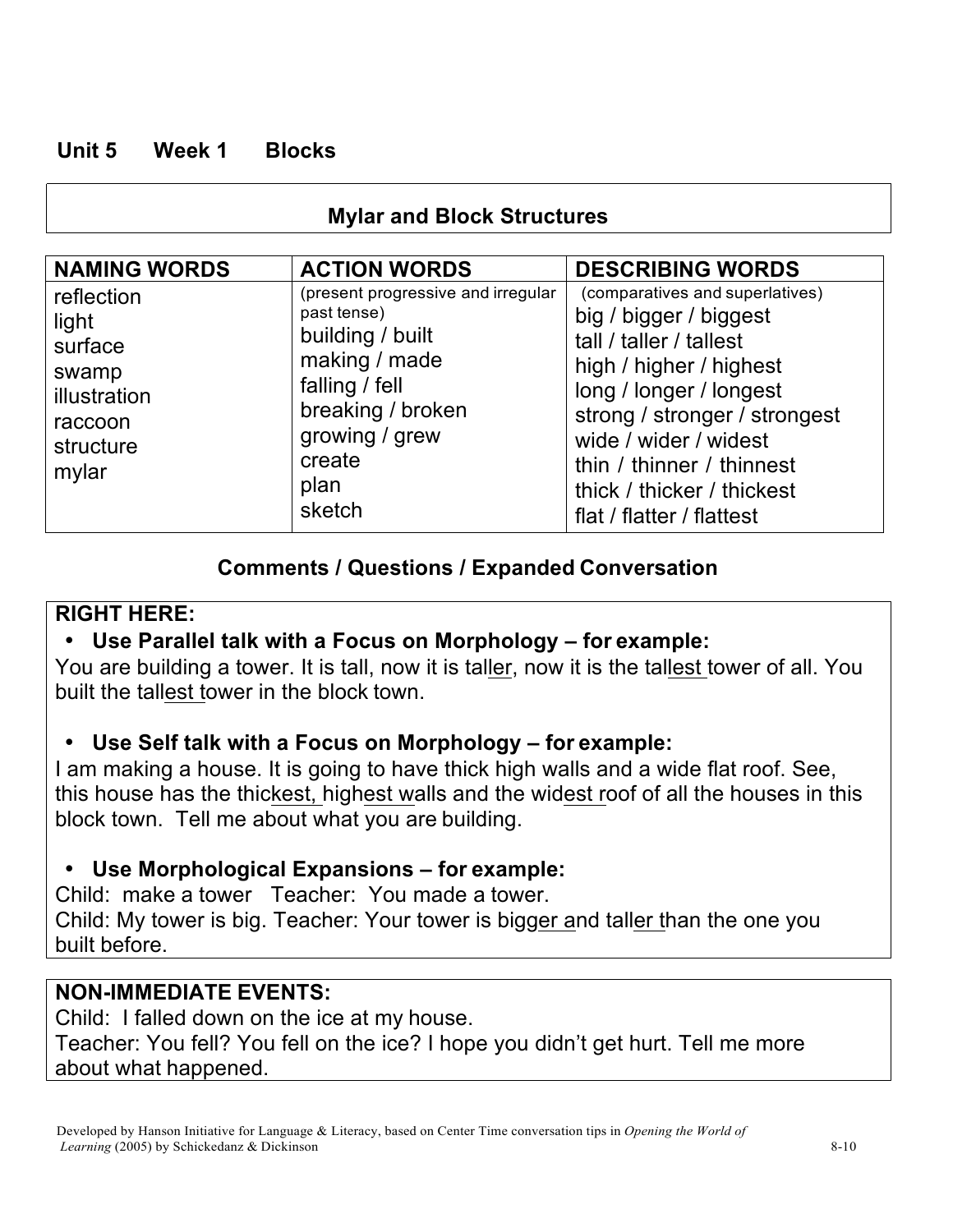# **Unit 5 Week 1 Dramatic Play**

### **Woodland/ Swamp**

| <b>NAMING WORDS</b> |          | <b>ACTION WORDS</b> |        | <b>DESCRIBING WORDS</b> |
|---------------------|----------|---------------------|--------|-------------------------|
| woodland            | moss     | notice              | design | tall                    |
| forest              | ferns    | overlap             | view   | short                   |
| habitat             | canopy   | grow                | appear | sunny                   |
| tree                | branches | plan                |        | green                   |
| sunlight            | cave     | create              |        |                         |

## **Comments / Questions / Expanded Conversation**

## **RIGHT HERE:**

## • **Use Parallel talk + Forced Choice Questions – for example:**

I see that you are looking in *Play With Me* to get ideas about creating a woodland. There are lots of different animals in that book. Would you like to make a bird or a turtle?

# • **Use Self talk + Open Ended Question + Forced Choice Question**

I am going to sketch a plan for creating some trees with construction paper. Do you think I should make tall trees or short trees?

## **CONNECT TO TEXT:**

In the book, *Play With Me,* the little girl sat at a pond in a woodland, and many animals came to sit near her. I wonder what other animals she might have seen if she had walked further into the woods.

### **NON-IMMEDIATE EVENTS** (use immediate examples first):

I enjoy walking in the woods sometimes. It is very peaceful and quiet, and if I listen

carefully I can hear animals making all sorts of different sounds.